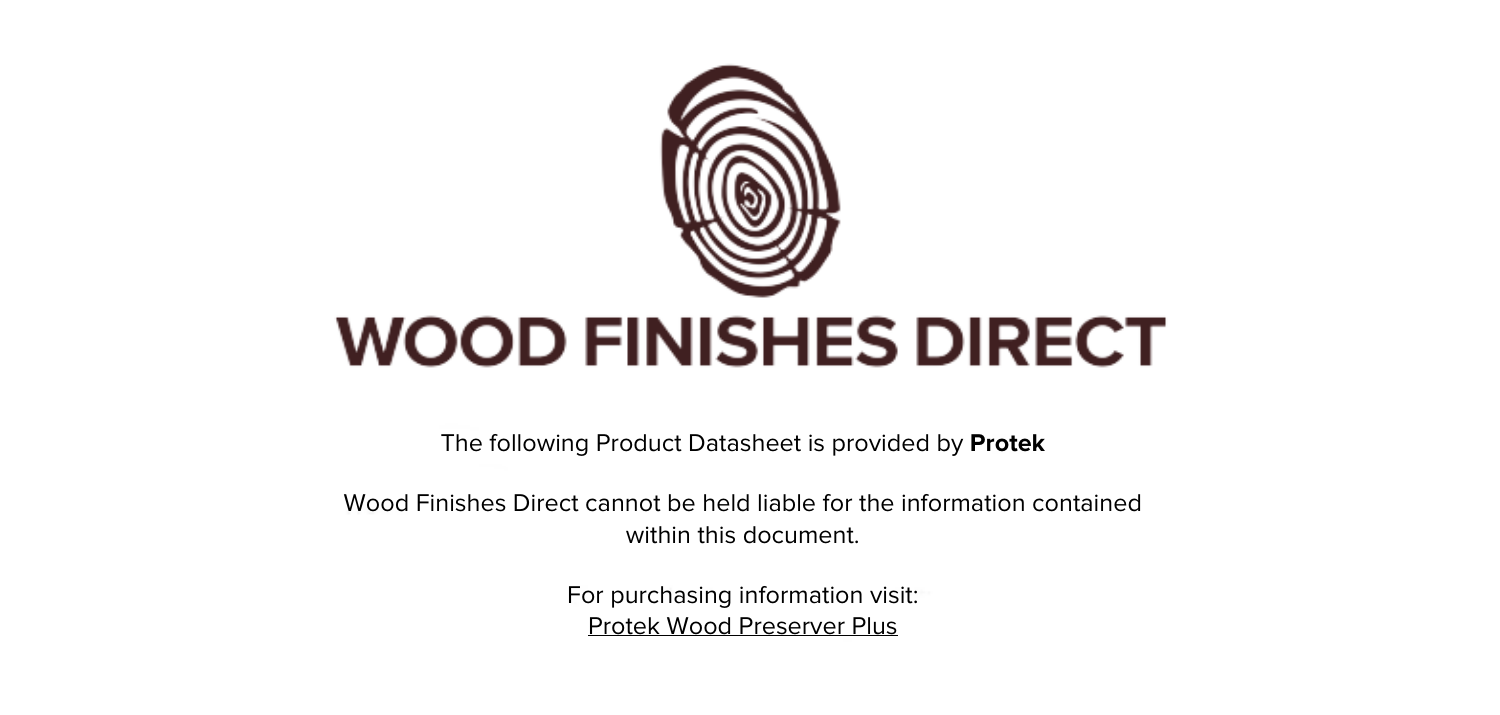

## **Wood Preserver ++**

| <b>Product Description</b> | A water-based ready-to-use preservative and primer. It contains                     |
|----------------------------|-------------------------------------------------------------------------------------|
|                            | active ingredients effective against moulds, wood destroying and                    |
|                            | wood discolouring fungi as well as against wood boring insects.                     |
| <b>Product Composition</b> | Contains 54 g/kg (54 g/L) Iodopropynyl butylcarbamate (IPBC),                       |
|                            | 15g/kg (15 g/L) Tebuconazole and 0.7 g/kg (0.7 g/L) Permethrin in                   |
|                            | an alkyd binder.                                                                    |
| Finish                     | Clear, requires a top coat.                                                         |
| Application rate           | Effective against wood destroying fungi, blue stain and wood boring                 |
|                            | insects at 120ml/m (8.3m/litre) depending on matrix and surface<br>characteristics. |
|                            |                                                                                     |
|                            | It is recommended that 2-3 coats are applied.                                       |
| Application by             | AMATEUR: By synthetic brush designed for water-borne products,                      |
|                            | PROFESSIONAL/INDUSTRIAL USES: Dipping (or flow coating) and                         |
|                            | spraying in closed devices.                                                         |
| Suitable for               | Hardwood and softwood, vertical and horizontal surfaces. Planed                     |
|                            | and Rough-Sawn timber                                                               |
|                            |                                                                                     |
| VOC & Odour                | Low 0.3% - 7.99%                                                                    |
| Flash point                | N/A                                                                                 |
| Container size             | 1 litre, 2.5 litre and 5 litre tins or 20 litre drum                                |
| Information                | <b>SUITABLE FOR</b>                                                                 |
|                            | All outside wood, which is not in direct contact with soil or surface               |
|                            | water e.g. facades, windows (inner and outer parts), exterior doors                 |
|                            | (inner and outer parts), carports, shutters and balcony railings,                   |
|                            | conservatories, windows & doors, summerhouses, gates, log cabins,                   |
|                            | furniture, joinery & cladding.                                                      |
|                            | Not for indoor application.                                                         |
| Colour                     | Clear                                                                               |
| Preparation                | New wood: No pre-treatment necessary                                                |
|                            | Renovation: All coatings should be completely removed. If                           |
|                            | necessary, grey, or deteriorated wood should be sanded down to a                    |
|                            | clean, sound surface. Wood should be frost-free when treated.                       |
|                            | Protek Wood Preserver ++ is a ready-to-use product and does not                     |
|                            | need to be diluted.                                                                 |
|                            | Stir well before use.                                                               |
|                            |                                                                                     |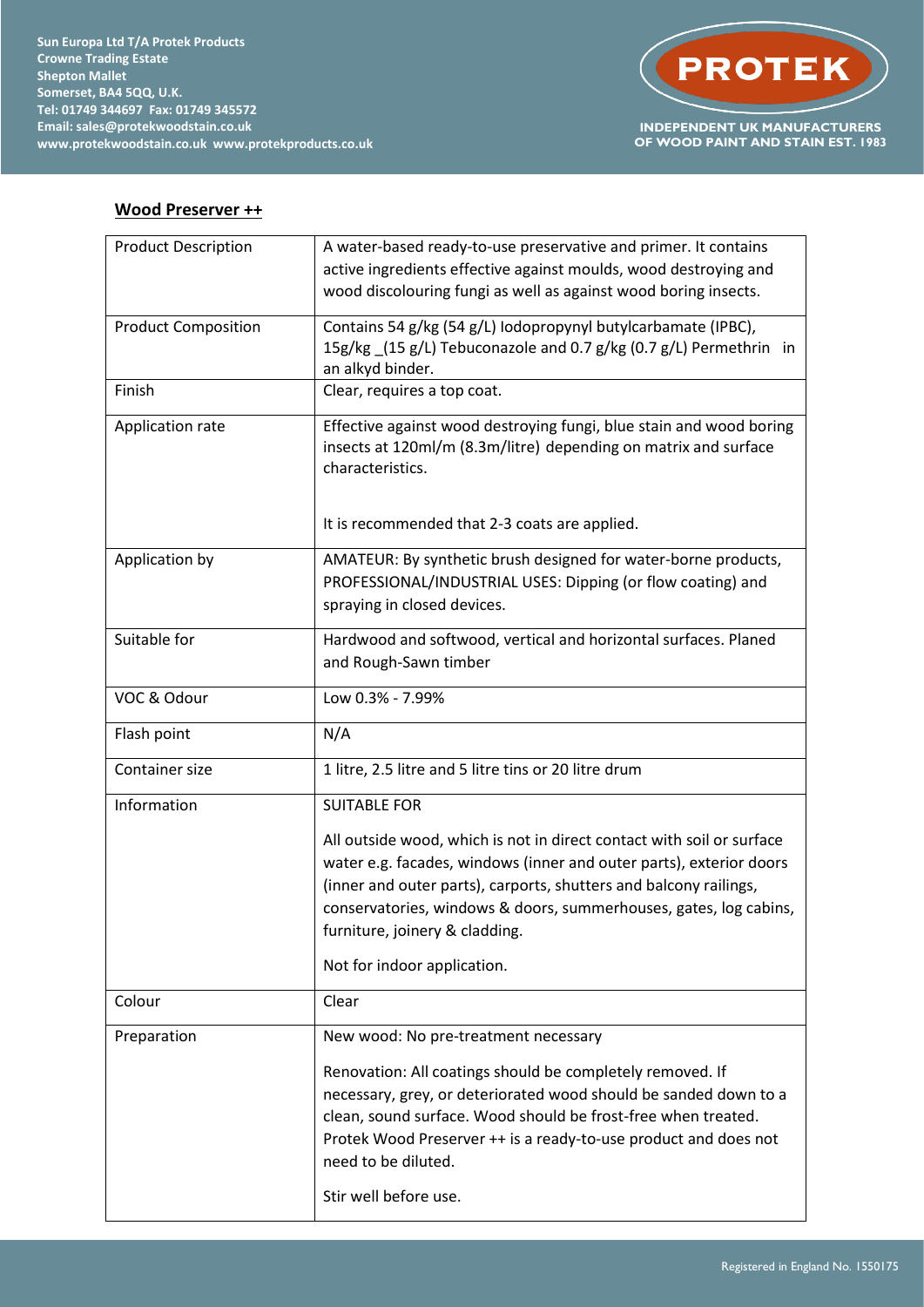

|                        | The product should be applied evenly in order to get best results.                                                                                                                                                                                                                                                              |
|------------------------|---------------------------------------------------------------------------------------------------------------------------------------------------------------------------------------------------------------------------------------------------------------------------------------------------------------------------------|
|                        | Reseal container after use.                                                                                                                                                                                                                                                                                                     |
| Processing temperature | $10 - 30^{\circ}$ C (matrix and product).                                                                                                                                                                                                                                                                                       |
| Drying time            | 4-6hrs under normal conditions (20°C/65% rel. humidity). Low<br>temperatures, increased humidity and matrix characteristic may<br>increase drying time. Allow a minimum of 24 hours drying time<br>under normal conditions before application of a top coat.                                                                    |
| Recoating              | Apply the second coat as soon as the first coat is touch dry.                                                                                                                                                                                                                                                                   |
| Clean up               | Clean tools immediately after use with warm soap water,<br>subsequently rinse with clear water or use commercial brush<br>cleaner. Subsequent surface treatment: Treated surfaces must be<br>coated with a suitable finishing paint (top coat). Apply the final top<br>coat directly after drying of the primer on the surface. |
| Storage                | Store out of reach of children and animals. Keep the container<br>upright and closed. Do not store below 0°c or above 40°c.                                                                                                                                                                                                     |
| Safety, Health and the | Precautions                                                                                                                                                                                                                                                                                                                     |
| Environment            | The precautions generally recommended for handling wood<br>protection products should be observed, e.g. wearing of protective<br>clothing, safety goggles and protective gloves (e.g. nitrile rubber<br>gloves). When using do not eat, drink, or smoke.                                                                        |
|                        | Handle product and dry freshly treated wood in areas with good<br>ventilation. Keep freshly treated wood roofed or otherwise<br>protected against rain until complete dryness.                                                                                                                                                  |
|                        | Do not breathe sanding dust.                                                                                                                                                                                                                                                                                                    |
|                        | Wash hands and exposed skin before meals and after use.                                                                                                                                                                                                                                                                         |
|                        | Avoid release to the environment.                                                                                                                                                                                                                                                                                               |
|                        | Do not empty into drains.                                                                                                                                                                                                                                                                                                       |
|                        | Do not allow this product to reach aquatic environments, the<br>ground or the sewer system.                                                                                                                                                                                                                                     |
|                        | Protect environment (e.g. soil, plants, aquatic environment) from<br>splashes of product.                                                                                                                                                                                                                                       |
|                        | Do not apply in damp conditions or if rain is imminent.                                                                                                                                                                                                                                                                         |
|                        |                                                                                                                                                                                                                                                                                                                                 |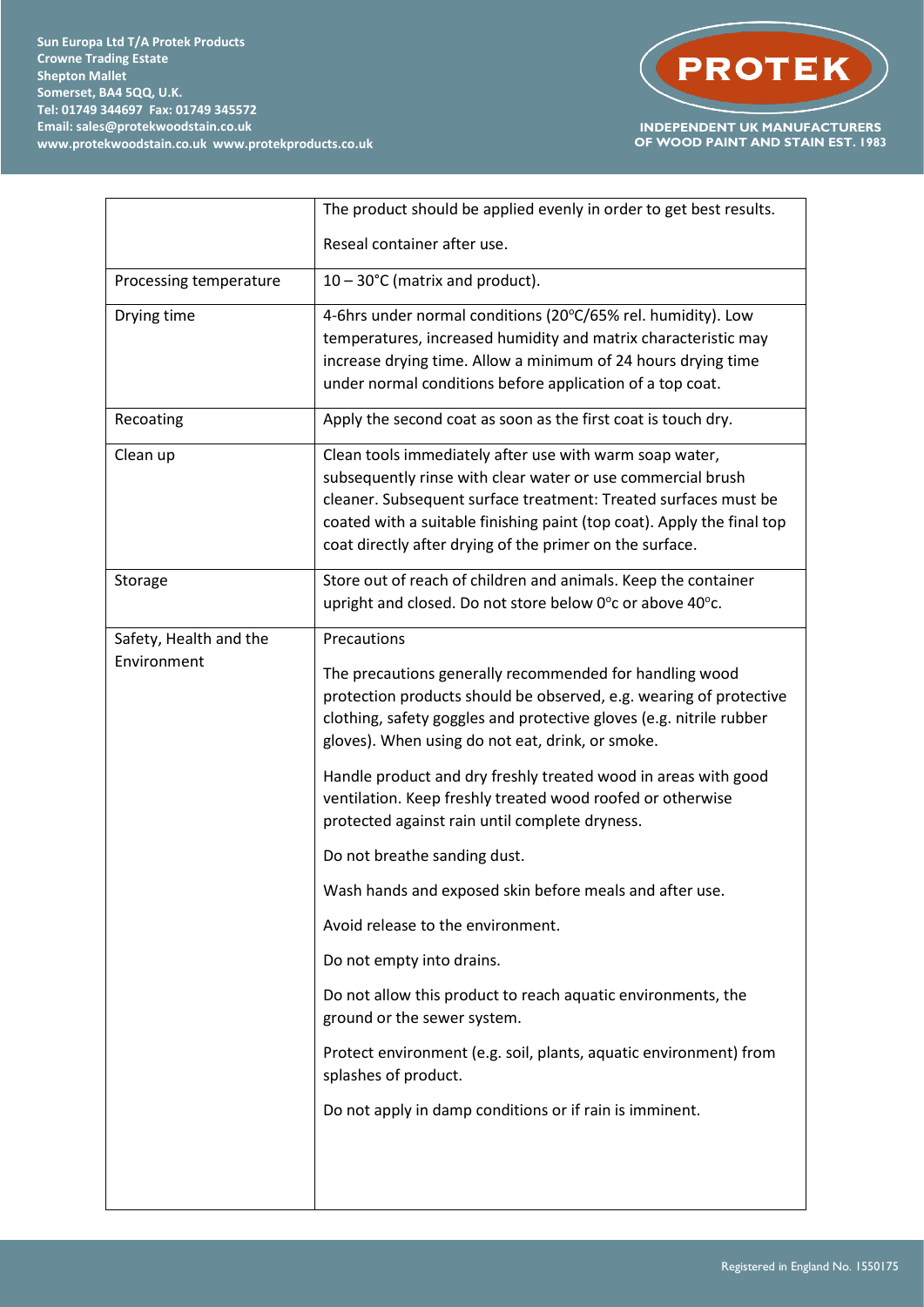**Sun Europa Ltd T/A Protek Products Crowne Trading Estate Shepton Mallet Somerset, BA4 5QQ, U.K. Tel: 01749 344697 Fax: 01749 345572 Email: sales@protekwoodstain.co.uk www.protekwoodstain.co.uk www.protekproducts.co.uk**



| Precautionary information | KEEP IN A SAFE PLACE. KEEP OUT OF THE REACH OF CHILDREN. DO<br>NOT CONTAMINATE FOODSTUFFS, EATING UTENSILS OR FOOD<br>CONTACT SURFACES. Unprotected persons and animals should be<br>kept away from the treated areas for 24 hours or until surfaces are<br>dry.                                                                       |
|---------------------------|----------------------------------------------------------------------------------------------------------------------------------------------------------------------------------------------------------------------------------------------------------------------------------------------------------------------------------------|
|                           | *WASH HANDS AND EXPOSED SKIN before meals and after use.                                                                                                                                                                                                                                                                               |
|                           | *KEEP IN A SAFE PLACE.                                                                                                                                                                                                                                                                                                                 |
|                           | *DO NOT TOUCH TREATED SURFACES UNTIL DRY                                                                                                                                                                                                                                                                                               |
|                           | *UNPROTECTED PERSONS AND ANIMALS SHOULD BE KEPT AWAY<br>FROM TREATED AREAS FOR 48 HOURS AND UNTIL SURFACES ARE<br>DRY.                                                                                                                                                                                                                 |
|                           | *AVOID ALL CONTACT WITH PLANT LIFE.                                                                                                                                                                                                                                                                                                    |
|                           | *COVER ALL WATER STORAGE TANKS before application.                                                                                                                                                                                                                                                                                     |
|                           | *ALL BATS ARE PROTECTED UNDER THE WILDLIFE AND<br>COUNTRYSIDE ACT 1981. BEFORE TREATING ANY STRUCTURE USED<br>BY BATS, CONSULT NATURAL ENGLAND, SCOTTISH NATURAL<br>HERITAGE OR THE COUNTRYSIDE COUNCIL FOR WALES.                                                                                                                     |
|                           | *HAZARDOUS TO BEES.                                                                                                                                                                                                                                                                                                                    |
|                           | *DO NOT USE ON BEEHIVES OR BEEKEEPING EQUIPMENT.                                                                                                                                                                                                                                                                                       |
| Disposal                  | Disposal                                                                                                                                                                                                                                                                                                                               |
|                           | Completely empty cans can be recycled as normal. Dispose left over<br>product in the original container in compliance with local<br>regulations. Do not dispose product residues or cleaning wastes into<br>the sewer system (drains), into waterways or into the soil. Do not<br>reuse empty containers.                              |
|                           | European Waste Code (EWC)-Code                                                                                                                                                                                                                                                                                                         |
|                           | 03 02 02: organochlorinated wood preservative.                                                                                                                                                                                                                                                                                         |
|                           | 20 01 27: Municipal wastes (household waste and similar<br>commercial, industrial and institutional wastes) including separately<br>collected fractions: paint, inks, adhesives and resins containing<br>dangerous substances.                                                                                                         |
| Additional information    | Wood preservatives contain biocidal active ingredients to protect<br>wood against pests. They must be applied according to the<br>instructions for use and only in those cases where protective<br>measures are necessary and where they pose no practical risk to<br>man. They should generally not be used in living or recreational |